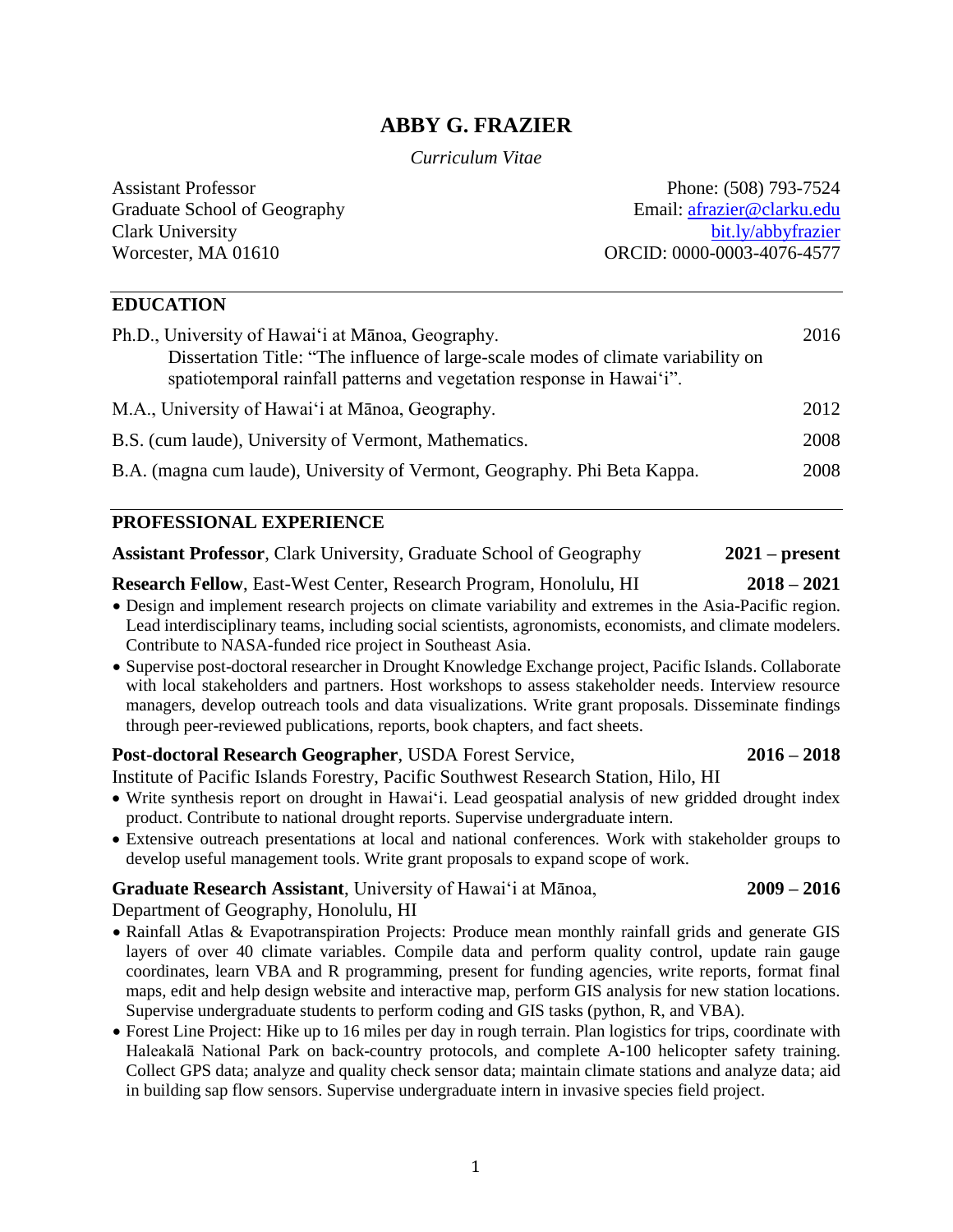**GIS Analyst**, Schlosser Geographic Systems, Inc., Seattle, WA **2008 – 2009**

- Learn MapInfo Professional GIS software, update and create map layers, work in customer service.
- Perform end-user testing of software.

**GIS Technician**, Vermont Forest, Parks and Recreation and University of Vermont **2008** Transportation Research Center, Burlington, VT

- Work independently to digitize land parcels using orthophotos and scanned images, input attribute data, georeference scanned parcels, work with Regional Planning Commission to integrate existing database, train County Forester in digitizing procedure, troubleshoot coordinate problems and overlap issues.
- Perform spatial analysis functions for various transportation research projects. Independently learn TransCAD GIS software.

# **TEACHING, MENTORING, AND SUPERVISING EXPERIENCE**

| Lecturer - University of Hawai'i at Mānoa, Dept. of Geography & Environment<br>- Sole instructor for GEO 600, online graduate level "Seminar in Climatology."                                                                                                                                                                                               | 2021             |
|-------------------------------------------------------------------------------------------------------------------------------------------------------------------------------------------------------------------------------------------------------------------------------------------------------------------------------------------------------------|------------------|
| Post-doctoral Supervisor - Research Fellow, East-West Center<br>- Mentor and guide post-doc researcher in project development, writing grant proposals,<br>and career advancement. Oversee project goals and ensure deliverables are met.                                                                                                                   | $2019 - 2021$    |
| Affiliate Graduate Faculty - University of Hawai'i at Mānoa,<br>Department of Geography & Environment; Department of Earth Sciences<br>- Serve on master's thesis committees for Kristen Sanfilippo and Theodore Brennis.<br>Bring in funding proposals as Lead Principal Investigator. Mentor students.<br>Participate in semester lecture series.         | $2018$ – present |
| Lecturer – University of Hawai'i at Mānoa, Department of Geography<br>- Sole Instructor for Geography 101, "The Natural Environment."<br>- Develop course content, prepare all lecture materials, assignments and exams.<br>- Grade all work and mentor students.                                                                                           | 2012-2013        |
| Guest Lecturer - University of Hawai'i at Mānoa, various departments<br>- Invited to give over 16 lectures in courses ranging from 100-level undergraduate<br>to 600-level graduate seminars. Departments include: Geography, Botany, Maui College, Tropical<br>Plant and Soil Science, Earth Sciences, and Natural Resources and Environmental Management. | $2012$ – present |
| <b>Undergraduate Intern Supervisor</b>                                                                                                                                                                                                                                                                                                                      |                  |
| - 1 female student, University of British Columbia, NCAR Daily Climate Maps                                                                                                                                                                                                                                                                                 | 2017, 2018       |
| - 1 female student, St. Olaf College, Forest Line, Haleakalā National Park, Maui                                                                                                                                                                                                                                                                            | 2015             |
| - 1 female student, University of Hawai'i at Mānoa, Rainfall Atlas update                                                                                                                                                                                                                                                                                   | 2013             |
| - 1 male student, University of Hawai'i at Mānoa, Evapotranspiration Project                                                                                                                                                                                                                                                                                | 2013             |
| Peer Mentor for incoming graduate students, University of Hawai'i at Mānoa,<br>Department of Geography                                                                                                                                                                                                                                                      | 2013-2016        |
| <b>Tutor</b> – University of Hawai'i at Mānoa, Department of Biology<br>- Zoology 631, "Biometry" – graduate level statistics.                                                                                                                                                                                                                              | 2013-2014        |
| <b>Teaching Assistant - University of Vermont, Burlington, VT,</b>                                                                                                                                                                                                                                                                                          |                  |
| - Geography Department: Geography 040, "Weather, Climate & Landscapes."                                                                                                                                                                                                                                                                                     | 2007-2008        |
| - Physics Department: Astronomy 005, "Exploring the Cosmos."                                                                                                                                                                                                                                                                                                | 2005-2008        |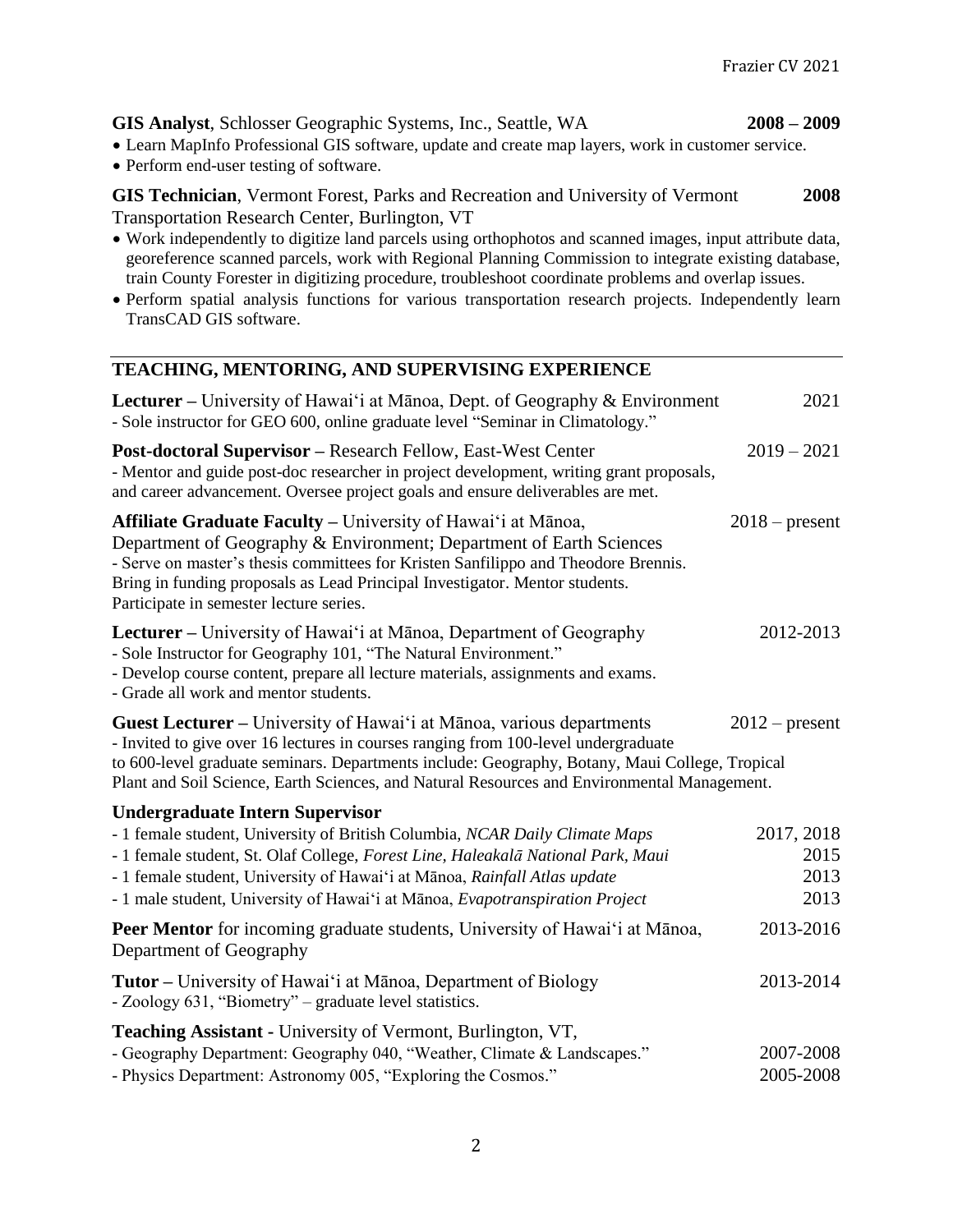# **PUBLICATIONS**

## **Peer-Reviewed**

- 19. Cheng, C.L., Izuka, S., Kennedy, J.J., **Frazier, A.G.**, and Giambelluca, T.W. (2021). Water-Resource Management Monitoring Needs, State of Hawai'i. *U.S. Geological Survey Scientific Investigations Report* 2020-5115, 114. <https://doi.org/10.3133/sir20205115>
- 18. Luo, X., Wang B., **Frazier A.G.**, and Giambelluca T.W. (2020). Distinguishing variability regimes of Hawaiian summer rainfall: Quasi-Biennial and interdecadal oscillations. *Geophysical Research Letters* 47, e2020GL091260. <https://doi.org/10.1029/2020GL091260>
- 17. Lucas, M.P., Trauernicht C., **Frazier A.G.**, and Miura T. (2020). Long-Term, Gridded Standardized Precipitation Index for Hawai'i. *Data* 5(4), 109. <https://doi.org/10.3390/data5040109>
- 16. Grecni, Z., Miles, W., King, R., **Frazier, A.G.**, and Keener, V. (2020). Climate Change in Guam: Indicators and Considerations for Key Sectors. *Report for the Pacific Islands Regional Climate Assessment.* Honolulu, HI: East-West Center[, http://www.eastwestcenter.org/PIRCA-](http://www.eastwestcenter.org/PIRCA-Guam)[Guam,](http://www.eastwestcenter.org/PIRCA-Guam) doi: 10.5281/zenodo.4037481
- 15. Crausbay, S.D., Betancourt J., Bradford J., Cartwright J., Dennison W.C., Dunham J., Enquist C.A.F., **Frazier A.G.**, Hall K.R., Littell J.S., Luce C.H., Palmer R., Ramirez A.R., Rangwala I., Thompson L., Walsh B.M., and Carter S. (2020). Unfamiliar territory: emerging themes for ecological drought research and management. *One Earth* 3(3), 337-353. <https://doi.org/10.1016/j.oneear.2020.08.019>
- 14. **Frazier, A.G.,** Deenik J.L., Fujii N.D., Funderburk G.R., Giambelluca T.W., Giardina C.P., Helweg D.A., Keener V.W., Mair A., Marra J.J., McDaniel S., Ohye L.N., Oki D.S., Parsons E.W., Strauch A.M., and Trauernicht C. (2019)*.* Managing Effects of Drought in Hawai'i and U.S.-Affiliated Pacific Islands. *In*: Vose, J.M.; Peterson D.L.; Luce C.H.; Patel-Weynand T., eds. Effects of Drought on Forests and Rangelands in the United States: Translating Science into Management Responses. **Gen. Tech. Rep.** WO-98. Washington, DC: **U.S. Department of Agriculture Forest Service**, Washington Office. 95-121. Chapter 5. <https://www.fs.usda.gov/treesearch/pubs/59164>
- 13. Longman, R.J., **Frazier A.G.,** Newman A.J., Giambelluca T.W., Schanzenbach D., Kagawa-Viviani A.K., Needham H.L., Arnold J.R., and Clark M.P. (2019). High-resolution gridded daily rainfall and temperature for the Hawaiian Islands (1990-2014). *Journal of Hydrometeorology* 20, 489-508. <https://doi.org/10.1175/JHM-D-18-0112.1>
- 12. Frauendorf, T.C., MacKenzie R.A., Tingley R.W., **Frazier A.G.,** Riney M.H., and El-Sabaawi R.W. (2019). Evaluating ecosystem effects of climate change on tropical island streams using high spatial and temporal sampling regimes. *Global Change Biology* 25(4), 1344-1357. <https://doi.org/10.1111/gcb.14584>
- 11. Mora, C., Spirandelli D., Franklin E.C., Lynham J., Kantar M.B., Miles W., Smith C.Z., Freel K., Moy J., Louis L.V., Barba E.W., Bettinger K., **Frazier A.G.,** Colburn IX J.F., Hanasaki N., Hawkins E., Hirabayashi Y., Knorr W., Little C.M., Emanuel K., Sheffield J., Patz J.A., and Hunter C.L. (2018). Broad threat to humanity from cumulative climate hazards intensified by greenhouse gas emissions. *Nature Climate Change* 8, 1062-1071. [https://doi.org/10.1038/s41558-018-0315-6.](https://doi.org/10.1038/s41558-018-0315-6) (August 2021 citations from Google Scholar: 191)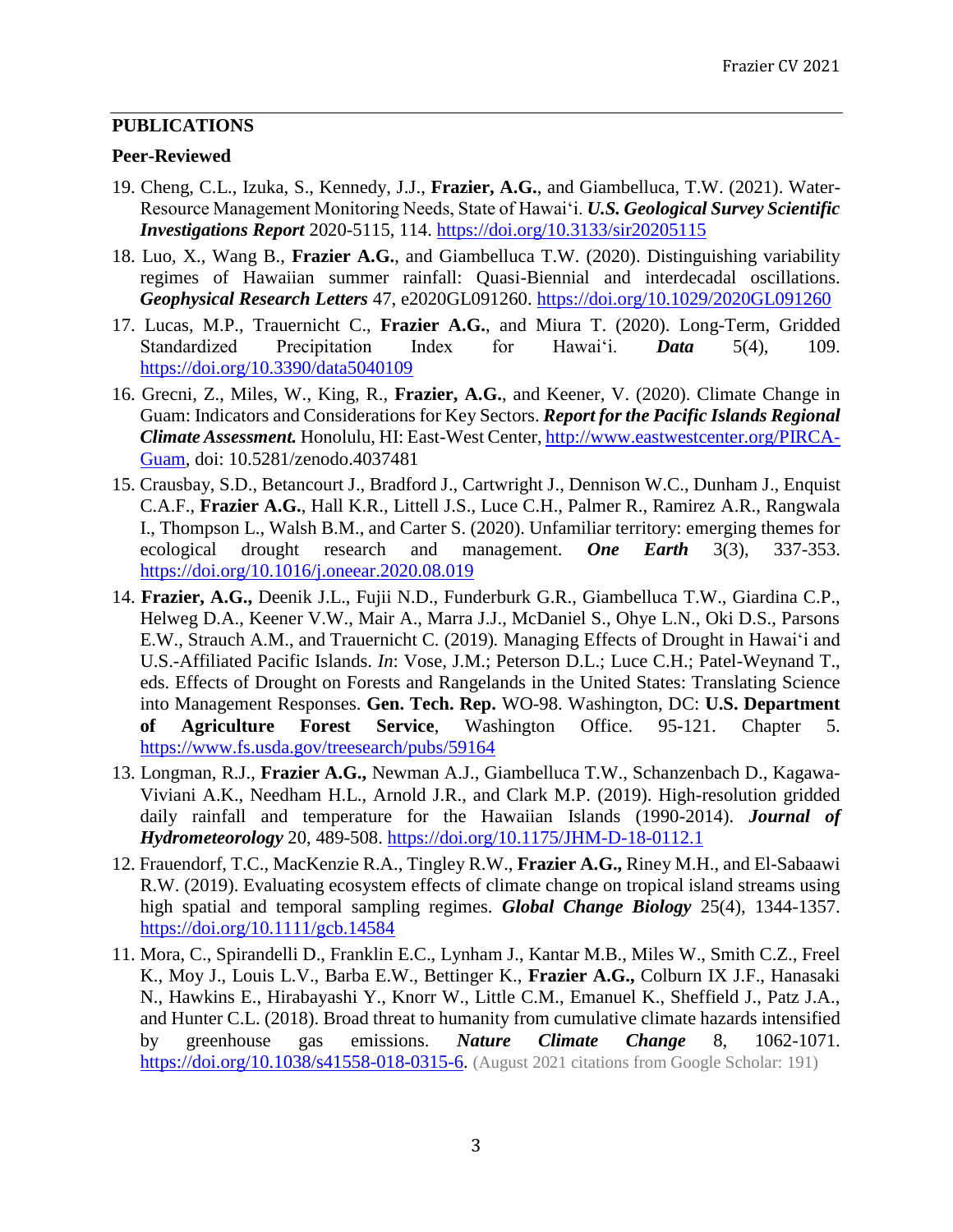- 10. Longman, R.J., Giambelluca T.W., Nullet M.A., **Frazier A.G.,** Kodama K., Crausbay S.D., Krushelnycky P.D., Cordell S., Clark M.P., Newman A.J., and Arnold J.R. (2018). Compilation of climate data from heterogeneous networks across the Hawaiian Islands. *Scientific Data* 5(180012). <https://doi.org/10.1175/JHM-D-18-0112.1>
- 9. **Frazier A.G.**, Elison Timm O., Giambelluca T.W., and Diaz H.F. (2018). The influence of ENSO, PDO and PNA on secular rainfall variations in Hawai'i. *Climate Dynamics* 51(5-6), 2127-2140. <https://doi.org/10.1007/s00382-017-4003-4>
- 8. **Frazier A.G.**, and Giambelluca T.W. (2017). Spatial trend analysis of Hawaiian rainfall from 1920 to 2012. *International Journal of Climatology* 37(5), 2522–2531. <https://doi.org/10.1002/joc.4862>
- 7. Krushelnycky, P.D., Starr F., Starr K., Longman R.J., **Frazier A.G.**, Loope L.L., and Giambelluca T.W. (2016). Change in trade wind inversion frequency implicated in the decline of an alpine plant. *Climate Change Responses* 3(1). [https://doi.org/10.1186/s40665-016-](https://doi.org/10.1186/s40665-016-0015-2) [0015-2](https://doi.org/10.1186/s40665-016-0015-2)
- 6. **Frazier A.G.**, Giambelluca T.W., Diaz H.F., and Needham H.L. (2016). Comparison of Geostatistical Methods to Spatially Interpolate Month-Year Rainfall for the Hawaiian Islands. *International Journal of Climatology* 36(3), 1459-1470. <https://doi.org/10.1002/joc.4437>
- 5. Mora C., **Frazier A.G.**, Longman R.J., Dacks R.S., Walton M.M., Tong E.J., Sanchez J.J., Kaiser L.R., Stender Y.O., Anderson J.M., Ambrosino C.M., Fernandez-Silva I., Giuseffi L.M., and Giambelluca T.W. (2014). Mora *et al.* reply. *Nature* 511, E5-E6. <https://doi.org/10.1038/nature13524>
- 4. Crausbay S.D., **Frazier A.G.**, Giambelluca T.W., Longman R.J., and Hotchkiss S.C. (2014). Moisture status during a strong El Niño explains a tropical montane cloud forest's upper limit. *Oecologia* 175, 273-284. <https://doi.org/10.1007/s00442-014-2888-8>
- 3. \*Mora C., **Frazier A.G.**, Longman R.J., Dacks R.S., Walton M.M., Tong E.J., Sanchez J.J., Kaiser L.R., Stender Y.O., Anderson J.M., Ambrosino C.M., Fernandez-Silva I., Giuseffi L.M., and Giambelluca T.W. (2013). The projected timing of climate departure from recent variability. *Nature* 502, 183-187. <https://doi.org/10.1038/nature12540>

\*Media coverage by *New York Times, Washington Post, LA Times, Global News, The Globe and Mail, Sydney Morning Herald, Scientific American, Wall Street Journal, Huffington Post,* and others. (August 2021 citations from Google Scholar: 646)

- 2. Giambelluca, T.W., Chen Q., **Frazier A.G.**, Price J.P., Chen Y.L., Chu P.S., Eischeid J.K., and Delparte D.M. (2013). Online Rainfall Atlas of Hawai'i. *Bulletin of the American Meteorological Society* 94, 313-316. <https://doi.org/10.1175/BAMS-D-11-00228.1> (August 2021 citations from Google Scholar: 713)
- 1. Longman R.J., Giambelluca T.W., and **Frazier A.G.** (2012). Modeling clear-sky solar radiation across a range of elevations in Hawai'i: Comparing the use of input parameters at different temporal resolutions. *Journal of Geophysical Research* 117, D02201. <https://doi.org/10.1029/2011JD016388>

# **Published Reports and Book Chapters**

2. **Frazier, A.G.,** and Brewington L. Current changes in alpine ecosystems of Pacific Islands. (2020). *In*: Goldstein, M.I., DellaSala, D.A. (Eds.), **Encyclopedia of the World's Biomes**, vol. 1. Elsevier, pp. 607–619. <https://doi.org/10.1016/B978-0-12-409548-9.11881-0>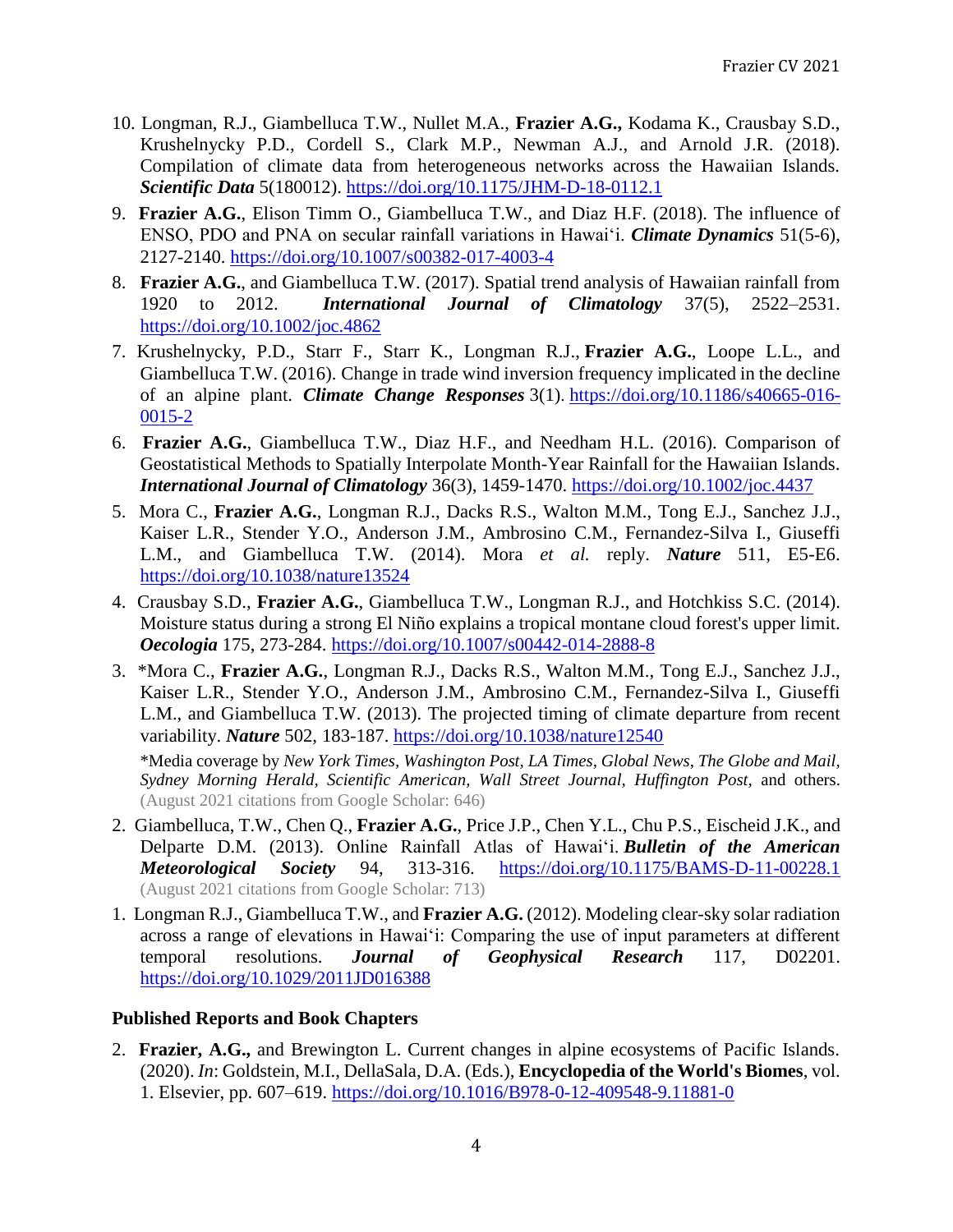1. Giambelluca, T.W., Shuai X., Barnes M.L., Alliss R.J., Longman R.J., Miura T., Chen Q., **Frazier A.G.**, Mudd R.G., Cuo L., and Businger A.D. (2014). Evapotranspiration of Hawai'i. Final report submitted to the US Army Corps of Engineers—Honolulu District, and the Commission on Water Resource Management, State of Hawai'i. <http://evapotranspiration.geography.hawaii.edu/downloads.html>

## **Manuscripts in Review or Final Preparation**

- Longman, R.J., Peterson, C.L., Baroli, M., **Frazier, A.G.**, Cook, Z., Parsons, E.W., Dinan, M., Kamelamela, K.L., Steele, C., Burnett, R., Swanston, C., and Giardina, C.P. Climate adaptation for tropical island land stewardship: Adapting a workshop planning process to Hawai'i. *In Review*.
- **Frazier, A.G.**, Giardina, C.P., Giambelluca, T.W., Brewington, L.B., Chen, Y.-L., Chu, P.-S., Fortini, L.B., Helweg, D.A., Keener, V.W., Lucas, M.P., Mair, A., Oki, D.S., Reyes, J.J., Yelenik, S.G., and Trauernicht, C. A century of spatial and temporal patterns of drought in Hawai'i across hydrological, ecological, and socioeconomic scales. *In preparation.*
- **Frazier, A.G.,** Yen, B.T., Stuecker, M.F., Nelson, K., Sander, B.O., Fox, J., Kantar, M.B., and Wang, D. Historical Climate Variability and Rice Production in Mainland Southeast Asia. *In preparation*.
- Selmants, P.C., Sleeter, B.M., Liu, J., Wilson, T.S., Trauernicht, C., **Frazier, A.G.**, and Asner, G.P. Ecosystem carbon balance in the Hawaiian Islands under different scenarios of future climate and land use change. *In preparation.*
- Lucas, M.P., Longman, R.J., Giambelluca, T.W., **Frazier, A.G.,** Mclean, J., Cleveland, S.B., and Lee, J.H. An automated kriging approach to spatially interpolate 30-years of monthly rainfall data in Hawai'i. *In preparation.*
- Fortini, L.B., Kaiser, L.R., **Frazier, A.G.**, and Giambelluca, T.W. Evaluating and bias-correcting globally downscaled GCM climate projections for Hawaiʻi climate impact studies. *In preparation*.

# **GRANTS, SCHOLARSHIPS, & FELLOWSHIPS:**

- 2021 NOAA Climate Program Office, Regional Integrated Sciences and Assessments (RISA) program FY2021 proposal, February 2021, \$4,335,000 (pending). Principal Investigators: V. Keener, L. Brewington, M. Burkett, **A.G. Frazier**, et al. "*The Pacific RISA Phase IV: Building equitable and just climate solutions for Pacific Island resilience to compounding disasters and extreme events*"
- 2021 National Science Foundation (NSF) Major Research Instrumentation (MRI) proposal, January 2021, \$1,800,277 (pending). Principal Investigators: T. Giambelluca, A. Nugent, Y.-P. Tsang, **A.G. Frazier**, and D. Beilman. "*Acquisition of a Hawai'i Statewide Mesonet*"
- 2021 NOAA National Weather Service proposal, January 2021, \$94,771 (funded). Principal Investigators: **A.G. Frazier**, T Giambelluca, H. Diaz, R. Longman, and J. Marra. "*Routine Monitoring of Climate in the State of Hawai'i: Establishment of State Climate Divisions"*
- 2020 UNEP Green Climate Fund proposal, November 2020, \$1,155,971 (funded). Principal Investigators: L. Brewington, J. Marra, J. Potemra, **A.G. Frazier**, and V. Keener.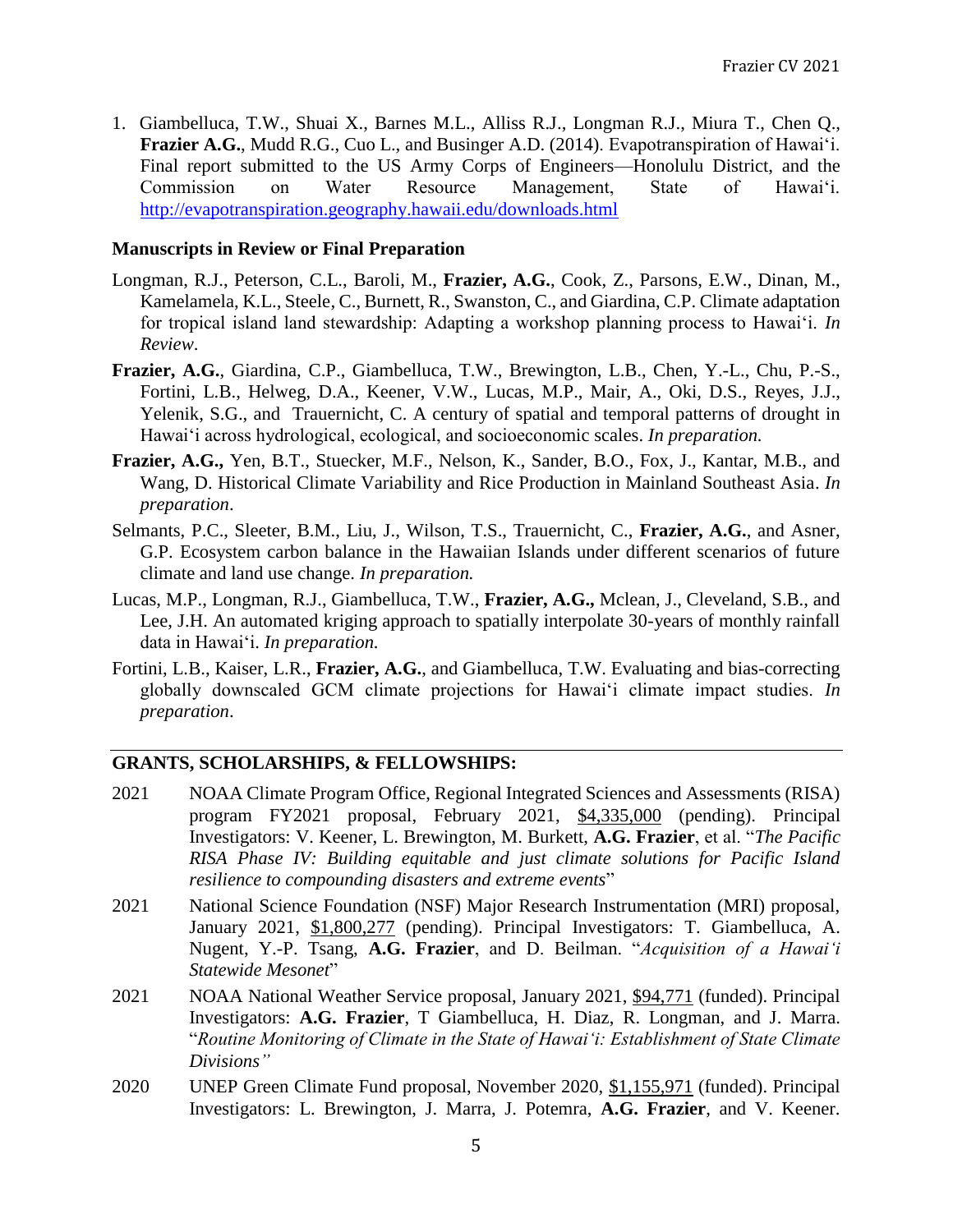*"Develop and implement climate early warning systems for health and drought in Palau and RMI"*

- 2020 Alaska Pacific Islands Climate Adaptation Science Center proposal, August 2020, \$148,846 (funded). Principal Investigators: R. Lader, **A.G. Frazier,** and T. Giambelluca. "*Translating existing model results to aid in resource management planning for future precipitation extremes in Hawai'i and Southeast Alaska"*
- 2020 Pacific Islands Climate Adaptation Science Center proposal, May 2020, \$173,697 (funded). Principal Investigators: **A.G. Frazier** and C.P. Giardina. "*Scaling up the Hawai'i Drought Knowledge Exchange"*
- 2020 National Integrated Drought Information System (NIDIS) proposal, May 2020, \$137,629 (funded). Principal Investigators: **A.G. Frazier**, J. Marra, J. Potemra. "*NIDIS in Hawaii and the U.S. Affiliated Pacific Islands - Connecting with and Enhancing Existing Linkages to Support the Delivery of Drought and Freshwater-related Products and Services"*
- 2019 Pacific Islands Climate Adaptation Science Center proposal, April 2019, \$202,040 (funded). Principal Investigators: **A.G. Frazier**, C. Trauernicht, C.P. Giardina, and S. Cordell. "*Climate Change, Variability, and Drought in the U.S.-Affiliated Pacific Islands – Working with Managers to Mitigate the Impacts of Drought and Wildfire"*
- 2018 Pacific Islands Climate Adaptation Science Center proposal, May 2018, \$285,293 (funded). Principal Investigators: C.P. Giardina and **A.G. Frazier**. "*Co-production of drought analyses with managers of National Park and US Fish and Wildlife Service natural resources in Hawai'i*"
- 2018 USDA Climate Hub proposal, April 2017, \$40,000 (not funded). Principal Investigators: C.P. Giardina, **A.G. Frazier**, and T.W. Giambelluca. "*Management co-production of drought products in Hawaii: A pilot project*"
- 2018 USDA Forest Service, Western Wildlands Environmental Threat Assessment Center, March 2018, \$120,000 (not funded). Principal Investigators: **A.G. Frazier**, C.P. Giardina, and T.W. Giambelluca. "*Ecological Vulnerability to Drought in Hawaii*"
- 2017 USDA Climate Hub proposal, April 2017, \$40,000 (funded). Principal Investigators: C.P. Giardina, **A.G. Frazier**, and T.W. Giambelluca. "*Ecological Vulnerability to Drought and Wildfire – a Retrospective Analysis*"
- 2017 Strategic Environmental Research and Development Program (SERDP) pre-proposal, January 2017, \$1,196,000 (not funded). Principal Investigators: **A.G. Frazier** and C.P. Giardina. "*An Ecosystem Management Decision Support Tool to Assess and Manage Wildfire Vulnerability and Water Resources under Climate Variability and Change*"
- 2015 Great Lakes National Scholarship for STEM students (\$2,500)
- 2014-15 Graduate Student Organization of University of Hawai'i at Mānoa Travel Awards
- 2013 Hawai'i Geographic Information Coordinating Council (HIGICC) Mark Lierman Memorial Scholarship (\$1,000)
- 2013 U.S. Geospatial Intelligence Foundation (USGIF) Scholarship (\$5,000)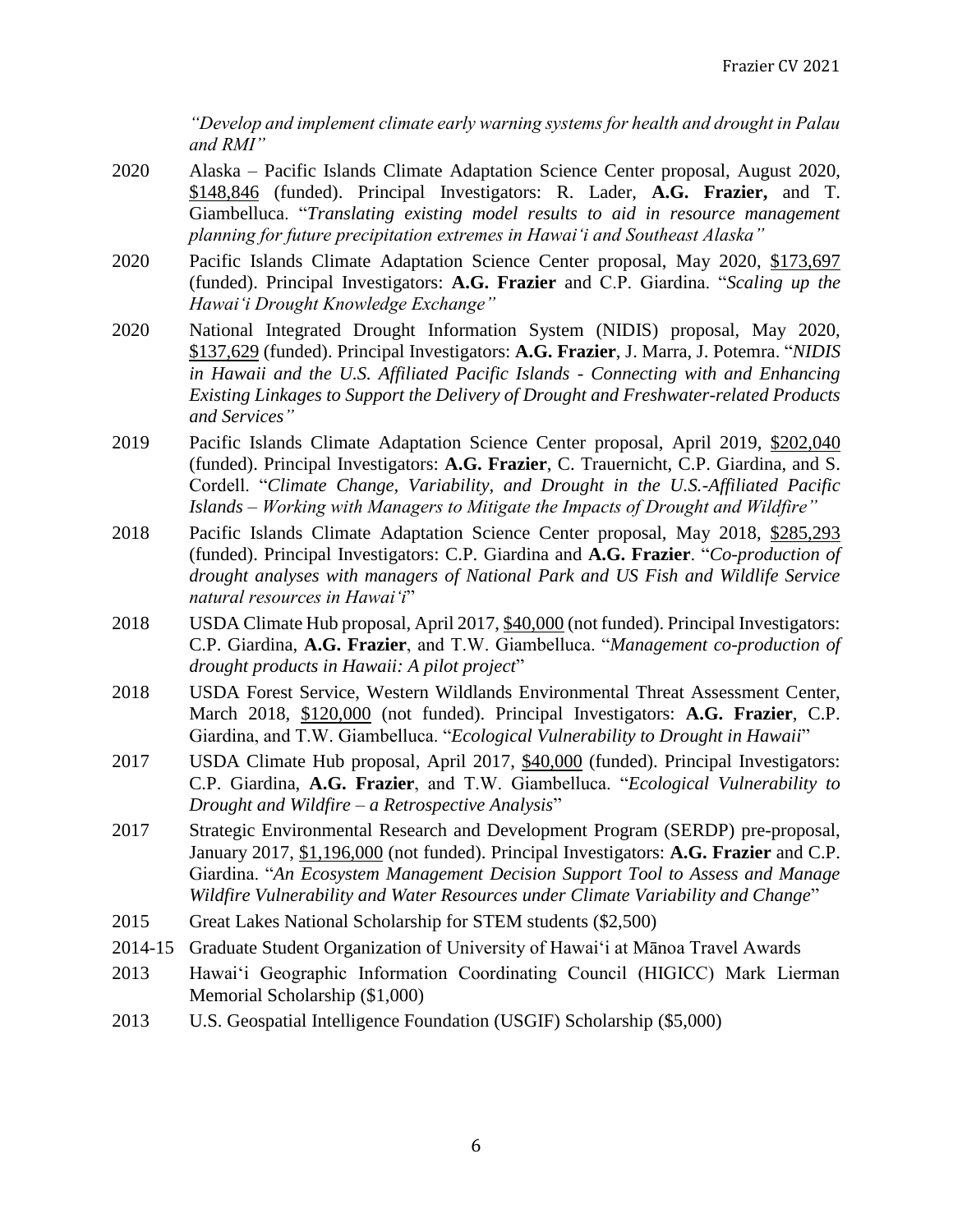### **AWARDS & HONORS**

- 2016 Best Presentation at the Geography Symposium, University of Hawai'i at Mānoa 2015 American Geophysical Union (AGU) Outstanding Student Paper Award (OSPA) Winner – Hydrology Section, Fall Meeting 2015
- 2014 Award for Best Graduate Student Publication, UH Mānoa Department of Geography
- 2012 H. J. Wiens Memorial Award for a graduating MA or PhD student, University of Hawai'i at Mānoa Department of Geography

## **PROFESSIONAL PRESENTATIONS**

## **Conferences & Meetings**

- 2021. **Frazier, A.G.,** Giardina, C.P., and Longman, R.J. The Pacific Drought Knowledge Exchange. International Tropical Islands Water Conference, April 12-15, *virtual*.
- 2021. **Frazier, A.G.,** and Giardina, C.P. A century of spatial and temporal patterns of drought in Hawai'i across hydrological, ecological, and socioeconomic scales. American Association of Geographers **(AAG) Annual Meeting**. April 7-11, *virtual*.
- 2021. **Frazier, A.G.** Longman, R.J., Giardina, C.P., Parsons, E., McDaniel, S., Kunz, M., Keener, V.W., Brewington, L., and Johnson, M.V. The Hawai'i Drought Knowledge Exchange: Co-Producing Site-Specific Climate and Drought Portfolios with Resource Managers. American Meteorological Society **(AMS) Annual Meeting**. Jan. 11, *virtual*.
- 2020. **Frazier, A.G.** Stuecker, M.F., Nelson, K., Yen, B.T., Sander, B.O., Fox, J.M., Promkhambut, A., Kantar, M.B., and Wang, D.R. Climate Variability and Rice Production in Mainland Southeast Asia. American Geophysical Union **(AGU) Fall Meeting**. Dec. 11, v*irtual*.
- 2020. *(invited)* **Frazier, A.G.** Drought Knowledge Exchange in the Pacific Islands. **Pacific Islands Climate Adaptation Science Summit**. November 17-18, v*irtual*.
- 2020. **Frazier, A.G.** Geospatial Climatology. UH Mānoa Water Resources Research Center / 'Ike Wai Freshwater Stakeholder Workshop. February 20.
- 2019. **Frazier, A.G.** and Brewington, L. Current Changes in Alpine Ecosystems of Pacific Islands. American Geophysical Union **(AGU) Fall Meeting**. Dec. 12, San Francisco, CA.
- 2019. **Frazier, A.G.** Processing and Transforming Downscaled Climate Projections for Users in Hawai'i. American Geophysical Union **(AGU) Fall Meeting**. Dec. 11, San Francisco, CA.
- 2019. *(invited)* **Frazier, A.G.** Drought and Climate Variability: Impacts on Nearshore Environments in the Pacific Islands. Jon Van Dyke Institute – Korea Institute of Ocean Science and Technology Conference on Ocean Science, Ocean Policy and Sustainability in the Pacific and East Asia. Sept. 20, Honolulu, HI.
- 2019. **Frazier, A.G.** Drought and Rainfall in the Pacific Islands. Pacific Islands Forestry Professionals Workshop. April 19, Honolulu, HI.
- 2019. **Frazier, A.G.** Historical rainfall trends and future projections for Hawai'i. Pacific Water Conference. February 20, Honolulu, HI.
- 2018. **Frazier, A.G.** and Giardina, C.P. Drought Impacts and Management in Hawai'i and the U.S.- Affiliated Pacific Islands: A Multi-Sector Synthesis. American Geophysical Union **(AGU) Fall Meeting**. Dec. 13, Washington D.C.
- 2018. **Frazier, A.G.** Climate Variability in the Pacific: Temporal & Spatial Considerations for Drought. Pacific Islands Climate Adaptation Science Center Workshop on Drought in the USAPI - Impacts, Resilience, and Management. August 15, Honolulu, HI.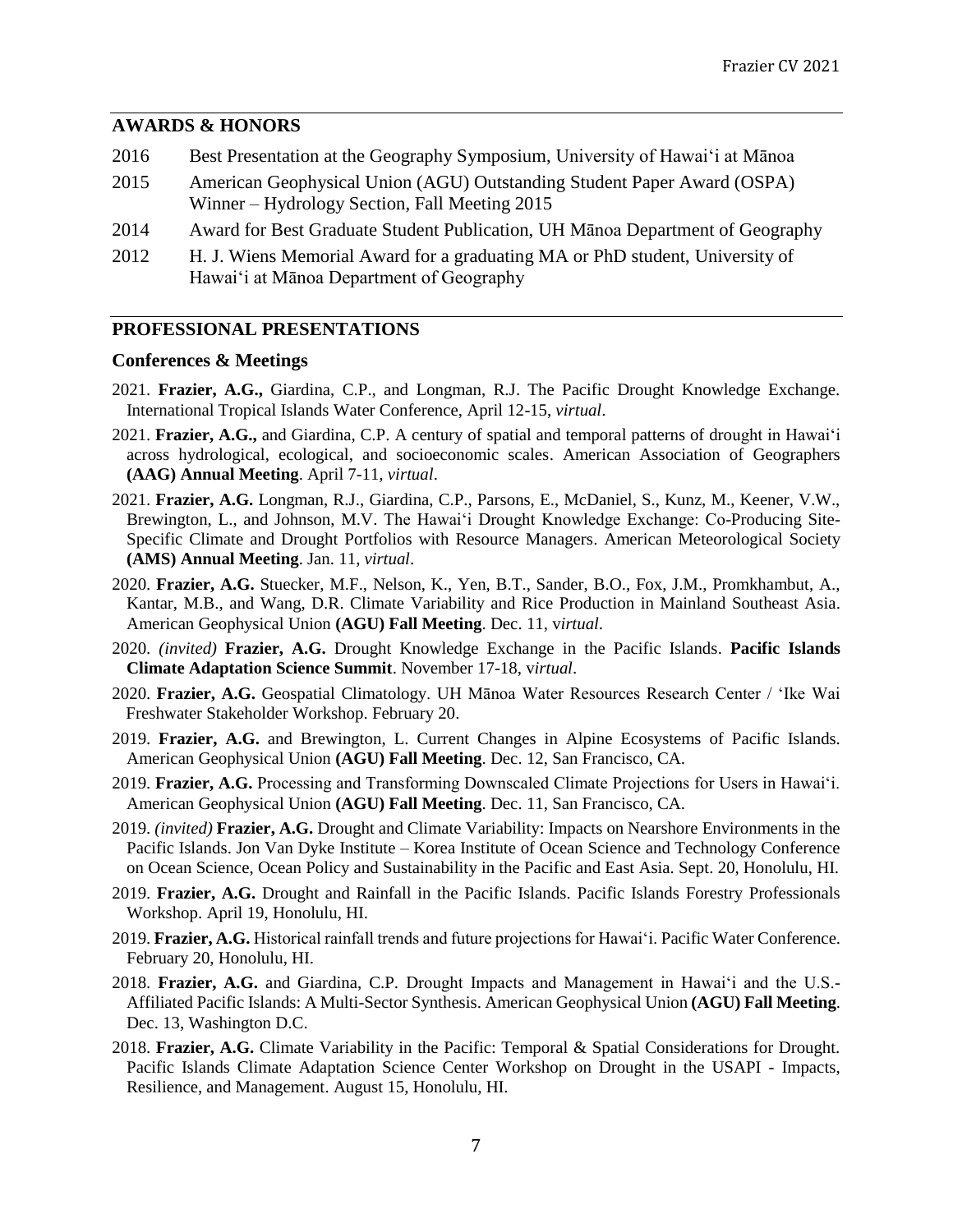- 2018. **Frazier, A.G.**, Giardina, C., Helweg, D., Giambelluca, T., Lucas, M., Trauernicht, C., and Miura, T. Hawaii Drought Synthesis. Hawaii Conservation Conference. July 26, Honolulu, HI.
- 2018. **Frazier, A.G.** Ecological Drought Workshop and Upcoming Drought Products for Hawai'i. Hawai'i Ecosystems Meeting. June 26, Hilo, HI.
- 2017. **Frazier, A.G.**, Lucas, M., Giardina, C., Giambelluca, T., Trauernicht, C., and Miura, T. Analysis of Gridded SPI in Hawai'i from 1920 to 2012 and Management Responses to Drought. American Geophysical Union **(AGU) Fall Meeting**. Dec. 13, New Orleans, LA.
- 2017. *(invited)* **Frazier, A.G.** Rainfall Variability and Drought in the Hawaiian Islands. National Climate Change and Wildlife Science Center Ecological Drought, **USGS Webinar Series**. Sept. 19.
- 2017. *(invited)* **Frazier, A.G.** Geospatial Climate products for Hawai'i. National Oceanic and Atmospheric Administration (NOAA) GIS mini-symposium. Sept. 6, Honolulu, HI.
- 2017. **Frazier, A.G.** Analyzing gridded SPI in Hawai'i from 1920 to 2012: A comprehensive drought synthesis. Hawai'i Ecosystems Meeting. June 30, Hilo, HI.
- 2017. **Frazier, A.G.** Drought in the Hawaiian Islands. Forest Service Seminar. June 19, Washington D.C.
- 2017. **Frazier, A.G.** Drought in Hawai'i: State of the Science and Current Efforts. Workshop on Using High Resolution Paleoclimate Reconstructions Since AD 1500 in Support of Research on Environmental/Societal Change in Hawai'i. June 1, Honolulu, HI.
- 2017. *(invited)* **Frazier, A.G.** Drought in Hawai'i: State of the Science. National Climate Change and Wildlife Science Center (NCCWSC) / Climate Science Center (CSC) Workshop "Ecological Drought in the main Hawaiian Islands". March 7, Honolulu, HI.
- 2016\*. **Frazier, A.G.**, Crausbay, S., Brewington, L., and Giambelluca, T. Characterizing Drought and Vegetation Response at the Forest Line in Hawai'i. Presented at:
	- -American Geophysical Union **(AGU) Fall Meeting**. Dec. 13, San Francisco, CA.
- -Pacific Islands Climate Science Center Symposium. May 10, Honolulu, HI.
- -\*University of Hawai'i at Mānoa Department of Geography Symposium. May 6.  *\*Winner – Best Presentation*
- 2015\*. **Frazier, A.G.** and Giambelluca, T. Rainfall Trends through Time: A Running Trend Analysis of Hawaiian Rainfall. Presented at:
	- -American Geophysical Union **(AGU) Fall Meeting**. Dec.15, San Francisco, CA.
		- *\*Winner – AGU Outstanding Student Paper Award*
	- -Hawai'i Ecosystems Meeting. July 9, Hilo, HI.

-University of Hawai'i at Mānoa Department of Geography Inaugural Symposium. May 7.

- 2015. Crausbay, S., **Frazier, A.G.**, Miyazawa, Y., and Giambelluca, T. Does drought determine the upper limit of cloud forest? Pacific Islands Climate Science Center (PICSC) Climate Science Symposium. February 26, Honolulu, HI.
- 2014. **Frazier, A.G.**, Elison Timm, O., and Giambelluca, T. The influence of ENSO and PDO on secular rainfall variations in Hawai'i. American Geophysical Union **(AGU) Fall Meeting**. Dec. 18, San Francisco, CA.
- 2014. *(invited)* **Frazier, A.G.**, Mora, C., and others. The projected timing of climate departure from recent variability. **Sonoma Technology, Inc. (STi) Webinar**. Sept. 11.
- 2014. *(invited)* **Frazier, A.G.** Mapping Hawaiian Rainfall Trends since 1920. Pacific Islands Climate Change Cooperative (PICCC) **Webinar Series**, August 21.
- 2013. **Frazier, A.G.** and Giambelluca, T. Mapping Hawaiian Rainfall Trends. Presented at: -Hawai'i Ecosystems Meeting. June 26, 2014, Hilo, HI.
	- -American Geophysical Union **(AGU) Fall Meeting**. Dec. 12, San Francisco, CA.
	- -Association of American Geographers **(AAG) Annual Meeting**. April 9, Los Angeles, CA.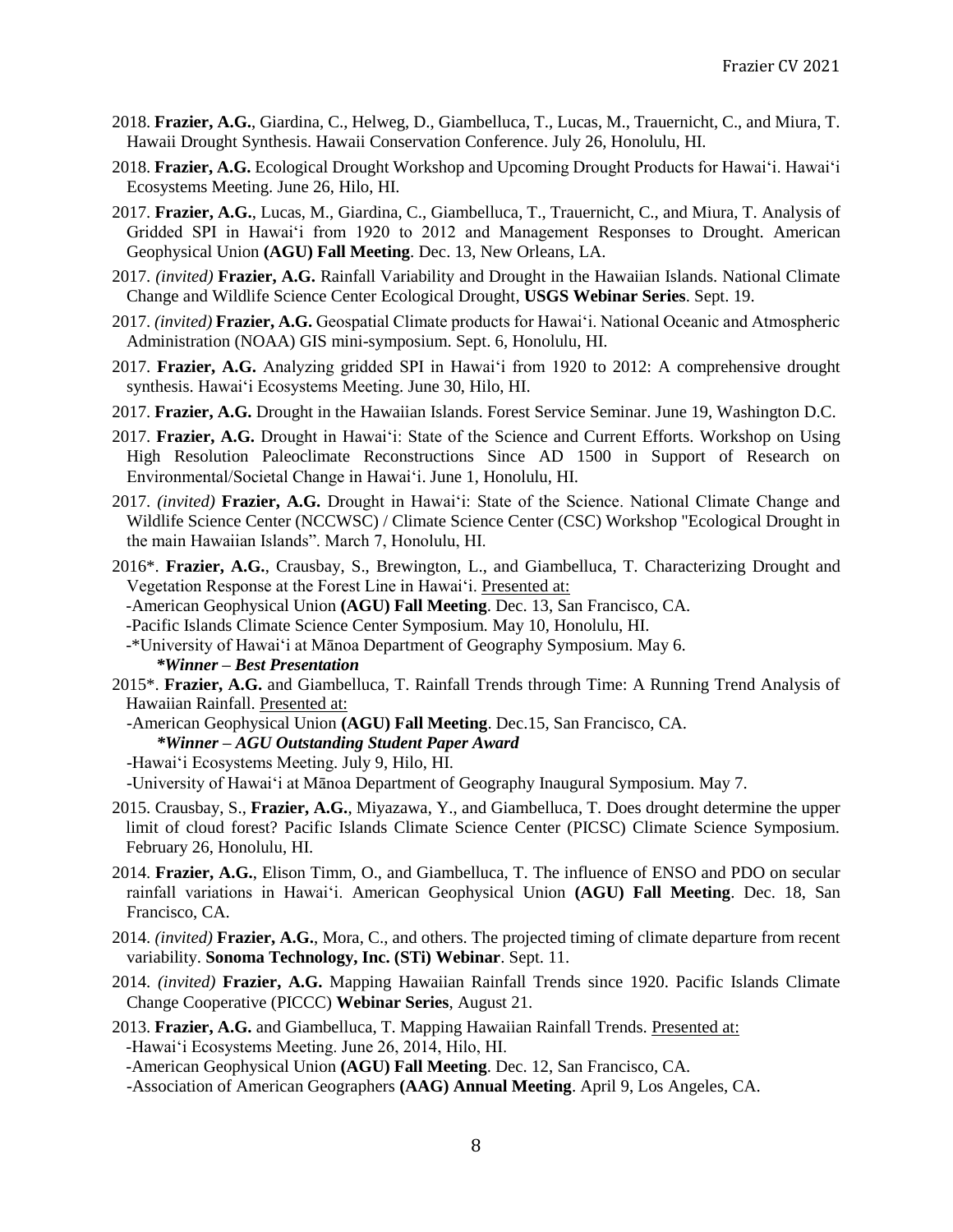- 2012. **Frazier, A.G.**, Giambelluca, T., and Diaz, H. Spatial rainfall patterns of ENSO and PDO in Hawai'i. American Geophysical Union **(AGU) Fall Meeting**. Dec. 3, San Francisco, CA.
- 2012. **Frazier, A.G.**, Giambelluca, T., Chen, Q., Delparte, D., and Price, J. Online Rainfall Atlas of Hawai'i. Hawai'i Pacific GIS Conference. March 5, Honolulu, HI.
- 2011. **Frazier, A.G.** Rainfall in Hawai'i: Month-year maps and trend analysis from 1920-2007. American Geophysical Union **(AGU) Fall Meeting**. Dec. 6, San Francisco, CA.
- 2011. **Frazier, A.G.** Rainfall Atlas of Hawai'i. Hawai'i Ecosystems Meeting. June 30, Hilo, HI.
- 2010. **Frazier, A.G.**, Giambelluca, T., and Diaz, H. Month-Year Rainfall Maps of the Hawaiian Islands. -American Geophysical Union **(AGU) Fall Meeting**. Dec. 17, San Francisco, CA. -Hawai'i Ecosystems Meeting. July 8, Hilo, HI.

#### **Local or Departmental Talks**

- 2021. (*invited*) **Frazier, A.G.** Geospatial Climatology: Supporting Climate Change Decision Making Across Scales. North Carolina State University, State Climate Office Seminar. January 25.
- 2021. (*invited*) **Frazier, A.G.** Geospatial Climatology: Supporting Climate Change Decision Making Across Scales. Clark University, Department of Geography Seminar. January 14.
- 2020. (*invited*) **Frazier, A.G.** Climate and Drought in Hawai'i. Windward Community College TRiO Upward Bound STEM Program for high school students. June 9, *virtual*.
- 2020. **Frazier, A.G.**, Giardina, C.P., and Longman, R.J. Drought Knowledge Exchange in Hawai'i. Presented at:
	- -Drought & Carbon Stakeholder Meeting, Division of Forestry and Wildlife, Oct. 29, *virtual*.
	- -Drought Stakeholder Meeting, Mauna Kahālāwai Watershed Partnership, July 14, *virtual*.
	- -Drought Stakeholder Meeting, Haleakalā National Park, May 21, *virtual*.
	- -Drought Stakeholder Meeting, Kamehameha Schools, Apr. 23, *virtual*.
	- -Drought Stakeholder Meeting, Pu'u Wa'awa'a Forest Reserve, Feb. 27, Kailua-Kona, HI.
	- -Drought Stakeholder Meeting, Hawai'i Volcanoes National Park, Feb. 26, Volcano, HI.

-Envisioning a Regional Drought Learning Network Meeting, USDA Southwest Climate Hub, Feb. 11, Las Cruces, NM.

- 2020. **Frazier, A.G.** Drought & Climate Variability in the Pacific Islands. Pacific Islands Development Program (PIDP) Assessment, East-West Center. February 28.
- 2020. (*invited*) **Frazier, A.G.** Geospatial Climatology: Supporting Climate Change Decision Making Across Scales. Syracuse University, Department of Geography Seminar. February 7.
- 2019. **Frazier, A.G.** Using GIS in Climate Data Analysis. UH Mānoa Hamilton Library GIS Day, November 11.
- 2019. **Frazier, A.G.** Supporting Climate Change Decision Making: Data Transformation and Knowledge Exchange with Resource Managers in the Pacific Islands. UH Mānoa 'Ike Wai – Water Resources Research Center (WRRC) Seminar. October 8.
- 2019. **Frazier, A.G.** Drought Knowledge Exchange in Hawai'i and the U.S.-Affiliated Pacific Islands. UH Mānoa Department of Natural Resources and Environmental Management Seminar. September 11.
- 2019. *(invited)* **Frazier, A.G.** Climate Change in Hawai'i: Trends and Impacts. Department of Defense (DoD) Natural Resource Compliance course. June 20, Marine Corps Base Hawai'i.
- 2019. **Frazier, A.G.** Geospatial Analysis of Climate Variability in the Pacific: Drought Impacts and Management. East-West Center Noon Seminar. March 19, Honolulu, HI.
- 2018. **Frazier, A.G.** Drought Impacts and Management in Hawai'i and the U.S.-Affiliated Pacific Islands: A Multi-Sector Synthesis. UH Mānoa Department of Geography and Environment Seminar. Nov. 1.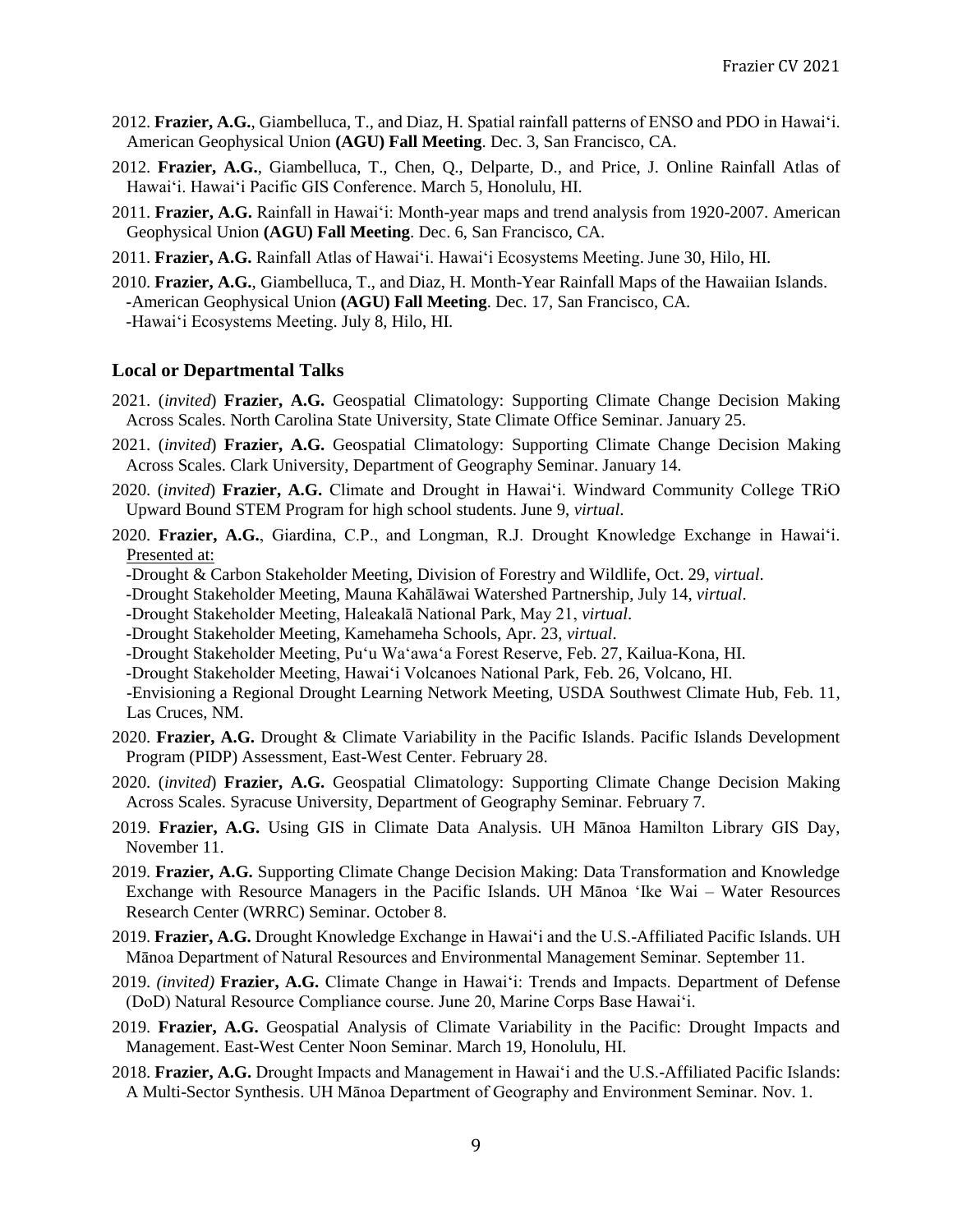- 2018. **Frazier, A.G.** Spatiotemporal rainfall patterns in Hawai'i and the influence of large-scale modes of climate variability. UH Mānoa Department of Atmospheric Sciences Seminar. Oct. 3.
- 2018. *(invited)* **Frazier, A.G.** SeaGrant's Voice of the Sea TV, Season 5 Episode 8: "Climate from the Mountains to the Past." June 13. [https://www.youtube.com/watch?v=VZW5E\\_zLzHs](https://www.youtube.com/watch?v=VZW5E_zLzHs)
- 2017. *(invited)* **Frazier, A.G.** Climate Change Impacts in Hawai'i. Keynote Speaker, Environment Hawai'i Annual Dinner. October 20, Hilo, HI.
- 2017. *(invited)* **Frazier, A.G.** Rainfall Variability and Drought in the Hawaiian Islands. Hawai'i Drought Council Meeting. October 16, Honolulu, HI.
- 2017. **Frazier, A.G.** Climate of Hawaii. Hawaii Extension Climate Forum. June 7, Honolulu, HI.
- 2017. *(invited)* **Frazier, A.G.** Climate Change in Hawai'i. Department of Defense (DoD) Natural Resource Compliance course. May 5, Marine Corps Base Hawai'i.
- 2016. *(invited)* **Frazier, A.G.** Climate Change Impacts in Hawai'i. West Hawai'i Forum: Hawai'i's Climate Change Challenge, November 17, Kailua-Kona, HI.
- 2016. **Frazier, A.G.**, Crausbay, S., Brewington, L., and Giambelluca, T.W. Characterizing Drought and Vegetation Response at the Forest Line. USDA Forest Service Institute of Pacific Islands Forestry Seminar, November 16, Hilo, HI.
- 2014. *(invited)* **Frazier, A.G.** Mapping Hawai'i's Water Resources Hawai'i's new Evapotranspiration, Solar, and Climate websites. ThinkTech Hawaii TV, July 7, Honolulu, HI.
- 2013. Mora, C., **Frazier, A.G.**, Dacks, R., Walton, M., and Kaiser, L. The projected timing of climate departure from recent variability. Presented at:
	- -Joint Institute for Marine and Atmospheric Research Symposium, Nov. 19, Honolulu, HI.
	- -University of Hawai'i Leeward Community College Seminar. Oct. 24, Pearl City, HI.
	- -University of Hawai'i at Mānoa Department of Biology Seminar Series. Oct. 11.
- 2013. **Frazier, A.G.** Spatial rainfall patterns of ENSO and PDO in Hawai'i. US-Japan Joint Seminar on Catchment Hydrology and Forest Biogeochemistry. March 5, Honolulu, HI.
- 2013. **Frazier, A.G.** The Changing Spatial Patterns of Hawaiian Rainfall: Identifying the fingerprints of ENSO, PDO, and Climate Change. University of Hawai'i at Mānoa Department of Meteorology Seminar Series. February 27.
- 2012. **Frazier, A.G.** Rainfall in Hawai'i: Month-year maps and trend analysis from 1920-2007. University of Hawai'i at Mānoa Department of Geography Lecture Series. April 12.

#### **SERVICE & MEETINGS**

| Chapter Lead Author, 5 <sup>th</sup> National Climate Assessment, USGCRP                                        | $2021$ – present |
|-----------------------------------------------------------------------------------------------------------------|------------------|
| Serve on dissertation committee, Department of Geography and<br>Environment, University of Hawai'i at Mānoa.    | $2021$ – present |
| Serve on master's thesis committee, Department of Earth Sciences,<br>University of Hawai'i at Mānoa.            | $2020$ – present |
| Technical Contributor, Pacific Islands Regional Climate Assessment (PIRCA).                                     | $2020$ – present |
| Serve on USDA Southwest Climate Hub advisory committee.                                                         | $2019$ – present |
| Abstract Reviewer, East-West Center Graduate Student Conference.                                                | $2019$ – present |
| Serve on Pacific Strategy Group advisory team, East-West Center.                                                | $2019$ – present |
| Serve on master's thesis committee, Department of Geography and<br>Environment, University of Hawai'i at Mānoa. | $2019$ – present |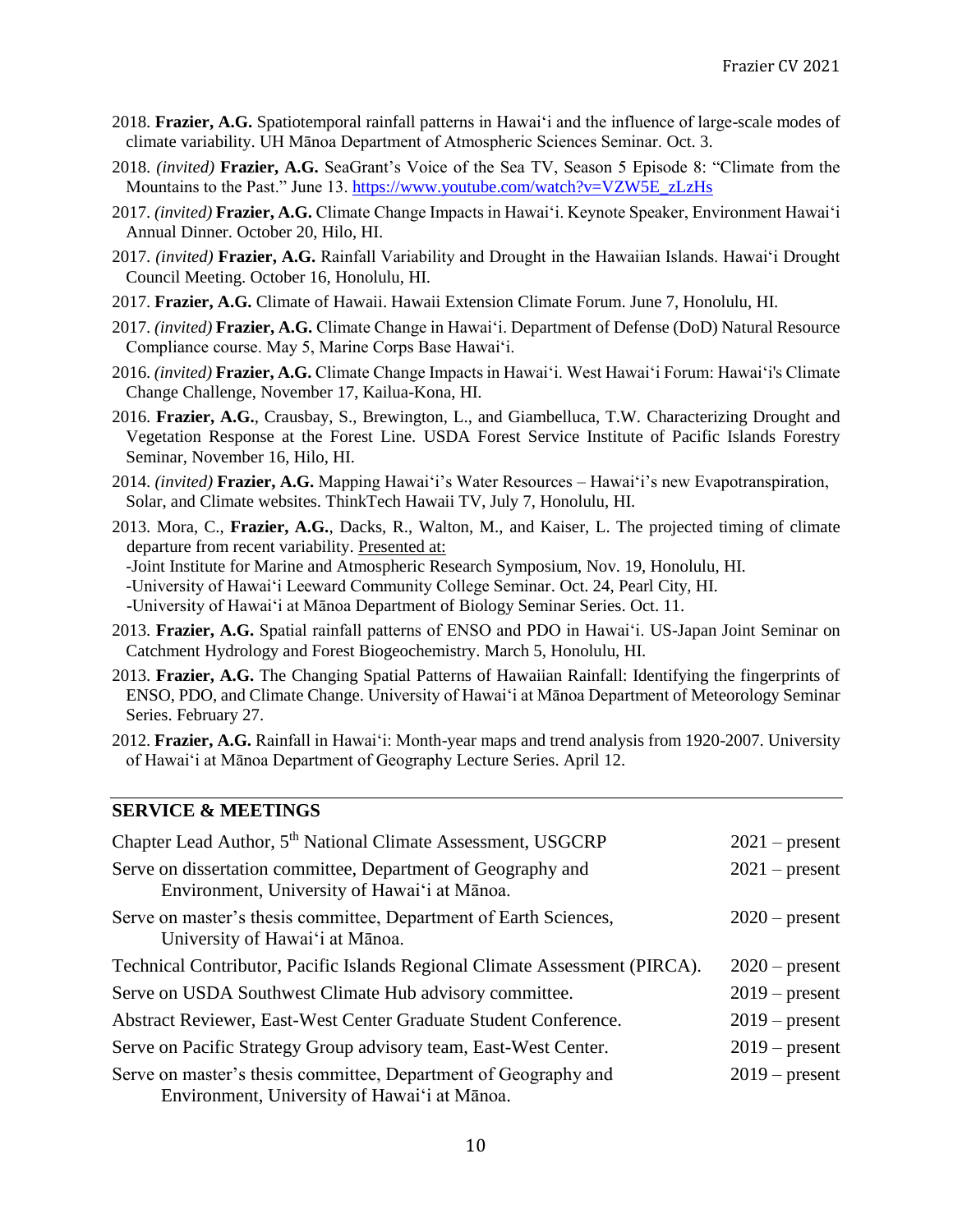| Reviewer: IPCC AR6, International Journal of Climatology, Water, Nature,                                                                                                                                                                                         | $2016$ – present |
|------------------------------------------------------------------------------------------------------------------------------------------------------------------------------------------------------------------------------------------------------------------|------------------|
| Journal of Hydrometeorology, Remote Sensing, Physical Geography,<br>Nature Scientific Reports, EcoAdapt, Journal of Environmental Informatics Letters,<br>USGS, Journal of Hydrology, Journal of Applied Meteorology & Climatology.                              |                  |
| 4th National Climate Assessment Technical Contributor, Pacific Islands Chapter.                                                                                                                                                                                  | 2017             |
| Technical Team for Climate Change Monitoring Network proposal, Pacific Islands 2016 – 2017<br>Climate Change Cooperative (PICCC).                                                                                                                                |                  |
| Provide GIS support for USDA Forest Service Stewardship Mapping project.                                                                                                                                                                                         | $2016 - 2017$    |
| Student representative to Graduate Admissions Committee, UHM Geography.                                                                                                                                                                                          | 2012             |
| Maintain Rainfall Atlas of Hawai'i $& E T$ websites; respond to email inquiries.                                                                                                                                                                                 | $2011$ – present |
| Volunteer:                                                                                                                                                                                                                                                       | $2012 - 2014$    |
| Regional Climate Change and Environmental Response in Hawai'i<br>Workshop, 2014; HaleNet Climate Network 25 <sup>th</sup> Anniversary Meeting,<br>2013; Pacific Island Regional Climate Assessment (PIRCA) Forum, 2012;<br>Hawai'i Pacific GIS conference, 2012. |                  |
| Graduate Student Organization (GSO) representative for UHM Geography.                                                                                                                                                                                            | 2010-2011        |

## **Conference Sessions and Workshops Organized/Chaired**

- 2021. American Association of Geographers (AAG) Annual Meeting. Title: "Drought: Multi-Sector Dynamics, Impacts, and Adaptation." Organizers: A.G. Frazier and R.J. Longman. April 7-11, *virtual*.
- 2020. Writing an Effective Conference Abstract & Non-Technical Summary. Workshop hosted by the 2021 International Graduate Student Conference at the East-West Center. Workshop Instructor: A.G. Frazier. September 9, *virtual*.
- 2020. Two Workshops, Titled: "Drought Monitoring / Drought Knowledge Exchange", Kahului, Maui, April 7-8, 2020\*; Hilo, Hawai'i Island, April 9-10, 2020\*. Co-Sponsors: National Drought Mitigation Center (NDMC), and USDA Southwest Climate Hub. Conveners: B. Fuchs, E. Elias, C. Giardina, A.G. Frazier, C. Trauernicht, C. Steele, and T. Bernadt. *\*Postponed due to COVID-19*
- 2019. Workshop Title: "Drought Stories from Hawai'i: A Workshop on Drought Recovery", Honolulu, HI; July 23, 2019. Co-Sponsors: NOAA NCEI (National Centers for Environmental Information) and NIDIS (National Integrated Drought Information System). Conveners: M. Kruk, A.G. Frazier, J.J. Marra, and R. Heim.
- 2019. Workshop Title: "Pacific Islands Forestry Professionals Workshop", Honolulu, HI; April 15-18, 2019. Session Title: "Drought and Fire: Learning from Pacific Fire Exchange". Co-Sponsors: USDA Forest Service, Council of Western State Foresters. Conveners: C. Trauernicht, A.G. Frazier, S. Cordell, M. Kunz, and C.P. Giardina.
- 2018. Workshop Title: "Drought in the USAPI Impacts, Resilience, and Management", Honolulu, HI, August 14-15, 2018. Co-Sponsors: U.S. Geological Survey National Climate Adaptation Science Center, the Department of the Interior Pacific Islands Climate Adaptation Science Center, and the USDA Institute of Pacific Islands Forestry.
- 2018. Hawai'i Conservation Conference Symposium, Honolulu, HI. Title: "Drought in Hawai'i: State of the Science and Management across Sectors". Primary Convener: A.G. Frazier.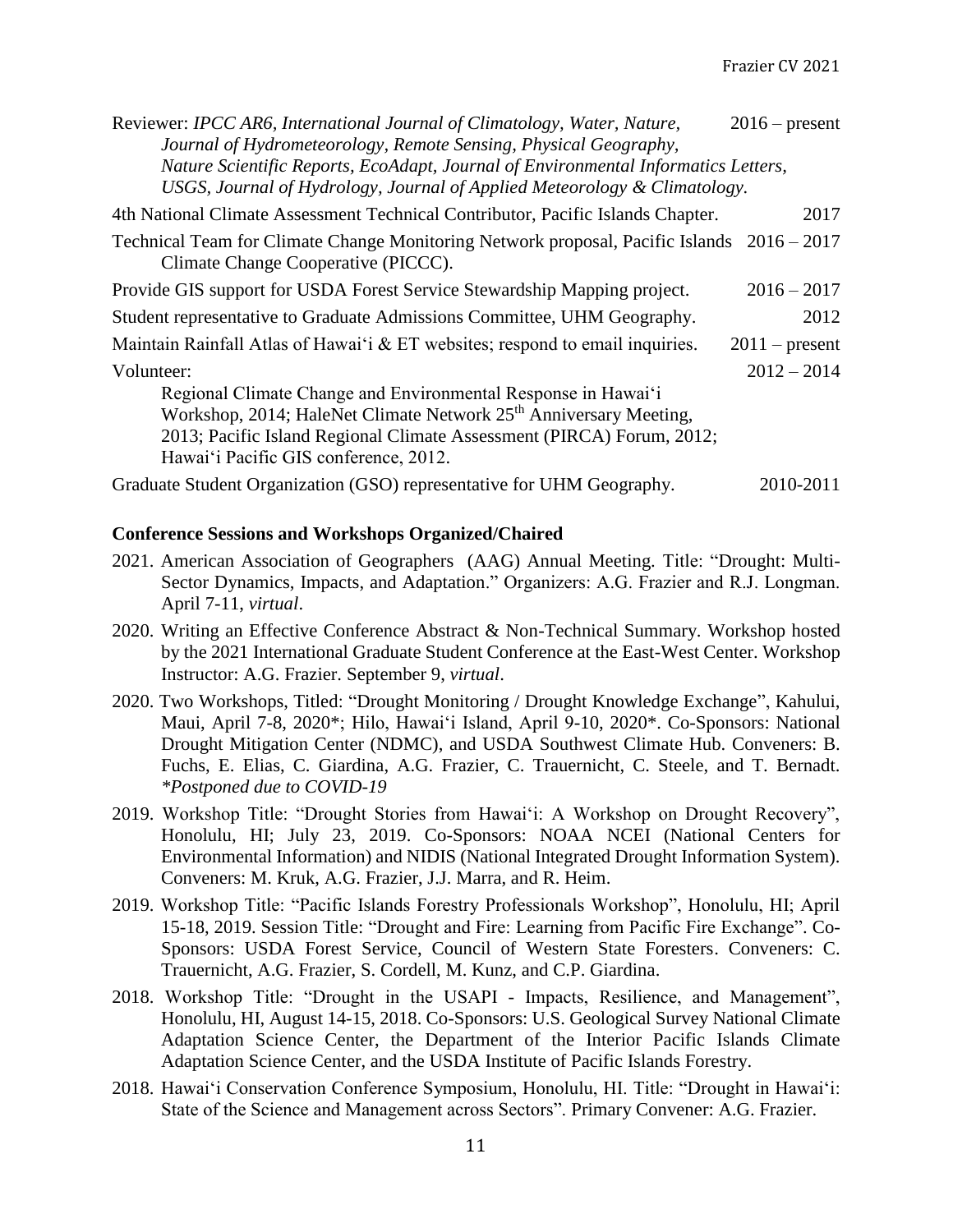2017. American Geophysical Union (AGU) Fall Meeting, New Orleans, LA. Title: "H34D: Tropical Drought, Floodplains and Ecological Sustainability". Primary Convener: A.G. Frazier. Co-Conveners: T. Giambelluca, and T. Sinha.

**Invited Meeting Participant:** Serve as an expert panelist and participant in working group discussions and workshops.

- 2019 **Juneau, AK**. Alaska & Pacific Islands Climate Adaptation Science Centers, Collaboration Meeting. Oct. 22-23. Discussion and planning of a summer student exchange.
- 2019 **Honolulu, HI**. Australian-American Leadership Dialogue. Oct. 9. A private diplomatic initiative which brings together Australian and American leaders to help review and refine the parameters of the Australian-American bilateral relationship.
- 2018 **Honolulu, HI**. Meeting with Delegates from Republic of the Marshall Islands. Oct. 24. Discussion of pressing issues and future collaborations.
- 2018 **Bangkok, Thailand**. NASA Rice project meeting and fieldwork. July 16-23. Meet with project collaborators and conduct social science interviews in the Central Plain, Thailand.
- 2018 **San Juan, PR**. USGS Caribbean Drought Workshop. May 30-31. Participate in workshop discussions and development of fact sheets for public-sector audiences.
- 2018 **Hilo, HI**. Department of Hawaiian Homelands (DHHL) Water Planning Meeting. May 18. Expert panelists brought together to discuss water resources on DHHL lands for new permits.
- 2017 **Honolulu, HI**. Hawai'i Stream Conservation Meeting. Aug. 1. Participate in workshop discussions and discuss future collaborations.
- 2017 **Annapolis, MD**. USGS Climate Science Center Workshop, National Socioenvironmental Synthesis Center (SESYNC). June 13-15. Group writing workshop to draft manuscript on "Emerging Trends in Ecological Drought" with representatives from each region in the US.
- 2017 **Honolulu, HI**. Hawai'i Downscaling Workshop. April 11-12. Participate in workshop to discuss how to communicate uncertainty in future projections with stakeholders.
- 2017 **Honolulu, HI**. University of Hawai'i Climate Center Meeting. April 3. Participate in workshop to discuss and plan a new climate center at the University.
- 2017 **San Antonio, TX**. National Forest Service Drought Meeting. March 21-23. Workshop to discuss new national drought report with representatives from each region in the US.
- 2017 **Honolulu, HI**. 4<sup>th</sup> National Climate Assessment Regional Workshop. March 6. Workshop of experts to shape the content of the Pacific Islands regional chapter of the NCA report.

## **ADDITIONAL TRAINING**

- 2018 Insights for ArcGIS Workshop, ESRI. October 19.
- 2018 Google Earth Engine Training, USDA Forest Service. February 7.
- 2013 Press & Science Communication and Outreach Training with COMPASS.
- 2012 Climate Science Center summer program at the International Arctic Research Center in Fairbanks, AK. Climate downscaling and stakeholder communication. July 16-28.